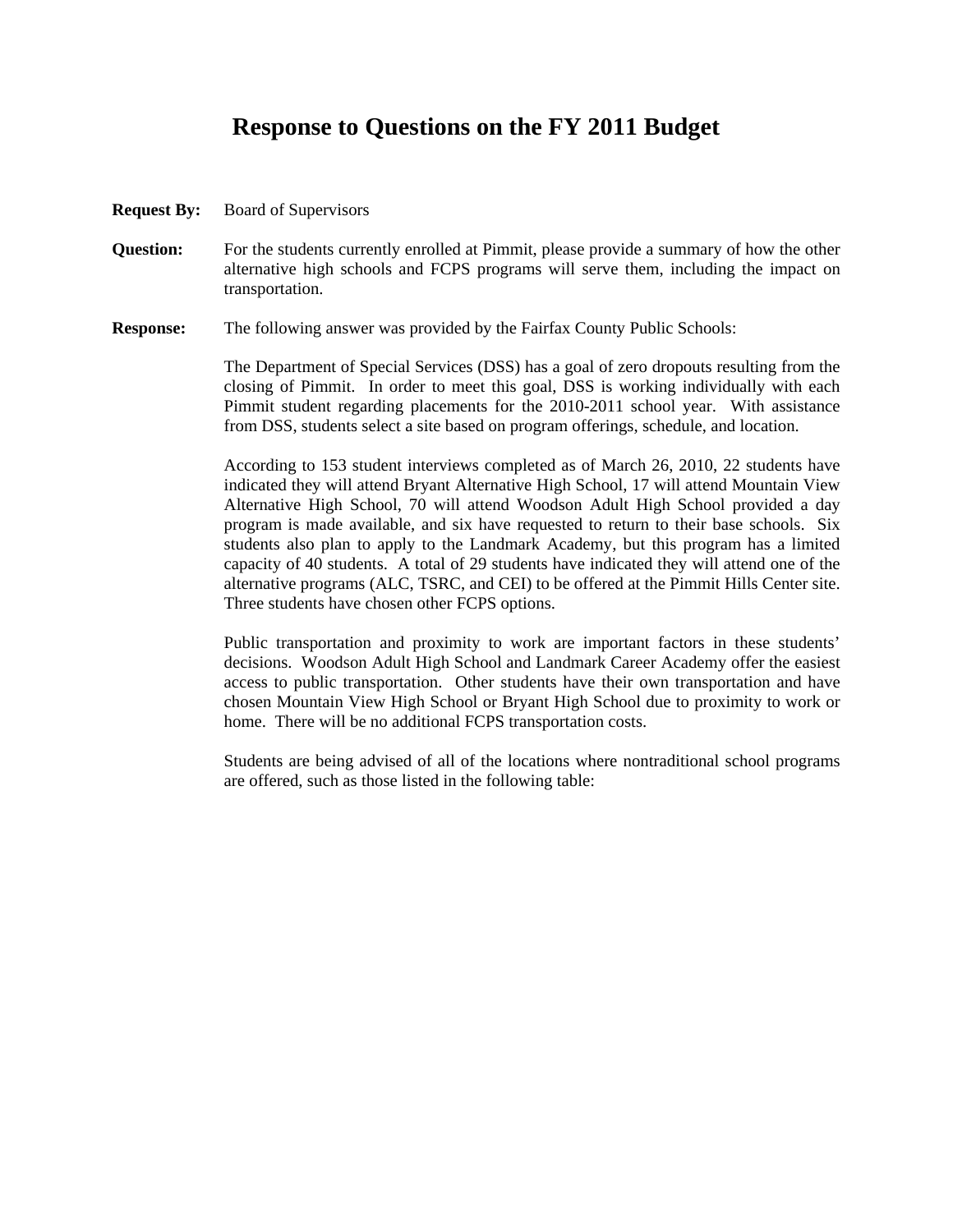| <b>Nontraditional School Programs</b>         |                                                         |                              |                                                                    |                                                                                                                                                                                                                                                                                                                                                                                                                                                                                                                                                                                                                                                                                                                                                 |  |
|-----------------------------------------------|---------------------------------------------------------|------------------------------|--------------------------------------------------------------------|-------------------------------------------------------------------------------------------------------------------------------------------------------------------------------------------------------------------------------------------------------------------------------------------------------------------------------------------------------------------------------------------------------------------------------------------------------------------------------------------------------------------------------------------------------------------------------------------------------------------------------------------------------------------------------------------------------------------------------------------------|--|
| <b>School</b><br><b>Name</b>                  | <b>Location</b>                                         | <b>Schedule</b>              | <b>Primary</b><br><b>Population</b>                                | <b>Program Summary</b>                                                                                                                                                                                                                                                                                                                                                                                                                                                                                                                                                                                                                                                                                                                          |  |
| <b>Mountain</b><br><b>View HS</b>             | 5775 Spindle Court<br>Centreville, VA 20121             | Day, some<br>evening         | School-aged<br>$<$ 23 and<br>some adults<br>as capacity<br>permits | Mountain View Alternative High School offers<br>programs designed to help students whose life<br>circumstances often result in interrupted<br>schooling. The adult/alternative high school<br>population consists of students who may be<br>pregnant or parenting, English Language<br>Learners, older students who are returning to<br>finish their high school graduation requirements<br>and students who need a flexible or extended<br>program to accommodate their work or family<br>situations. Mountain View's options for credit<br>include a range of standard course offerings<br>and elective courses needed for graduation.<br>Courses are offered from 8:00 a.m. to 8:30 p.m.<br>during the school week.                          |  |
| <b>Bryant HS</b>                              | 2709 Popkins Lane<br>Alexandria, VA 22015               | Day and<br>late<br>afternoon | School-aged<br><23 and some<br>adults as<br>capacity<br>permits    | Bryant Adult/Alternative High School offers<br>students a nontraditional academic option.<br>Bryant offers day, afternoon, and evening high<br>school courses to meet graduation<br>requirements. Students have the opportunity to<br>enter courses on an open-enrollment basis.<br>Bryant offers its students employment skills as<br>well as opportunities in various career areas. In<br>addition, a variety of programs promotes<br>student involvement and academic success.<br>They include English for speakers of other<br>languages (ESOL), Project Opportunity,<br>student leadership, National Honor Society-<br>BETA, Reclaiming Youth Leadership, and Chill<br>101. Bryant has graduation February, June,<br>and August each year. |  |
| Landmark<br><b>Career</b><br>Academy<br>(LCA) | 5801 Duke Street<br>Suite D-216<br>Alexandria, VA 22304 | Day                          | School-aged<br>$<$ 23 and<br>some adults<br>as capacity<br>permits | Landmark Career Academy (LCA) is a satellite<br>program of Bryant High School. LCA is located<br>at Landmark Mall in Alexandria, Virginia, and is<br>a cooperative effort among Landmark Mall,<br>Communities in Schools, and Fairfax County<br>Public Schools. The program, with open<br>enrollment, offers high school students with 12-<br>14 credits the opportunity to apply. Students<br>attend a three-day orientation and must<br>complete an interview with the admissions<br>committee prior to acceptance. The school<br>provides an opportunity for the nontraditional<br>learner to complete a high school diploma<br>through an individualized, self-paced, school-<br>to-work program.                                           |  |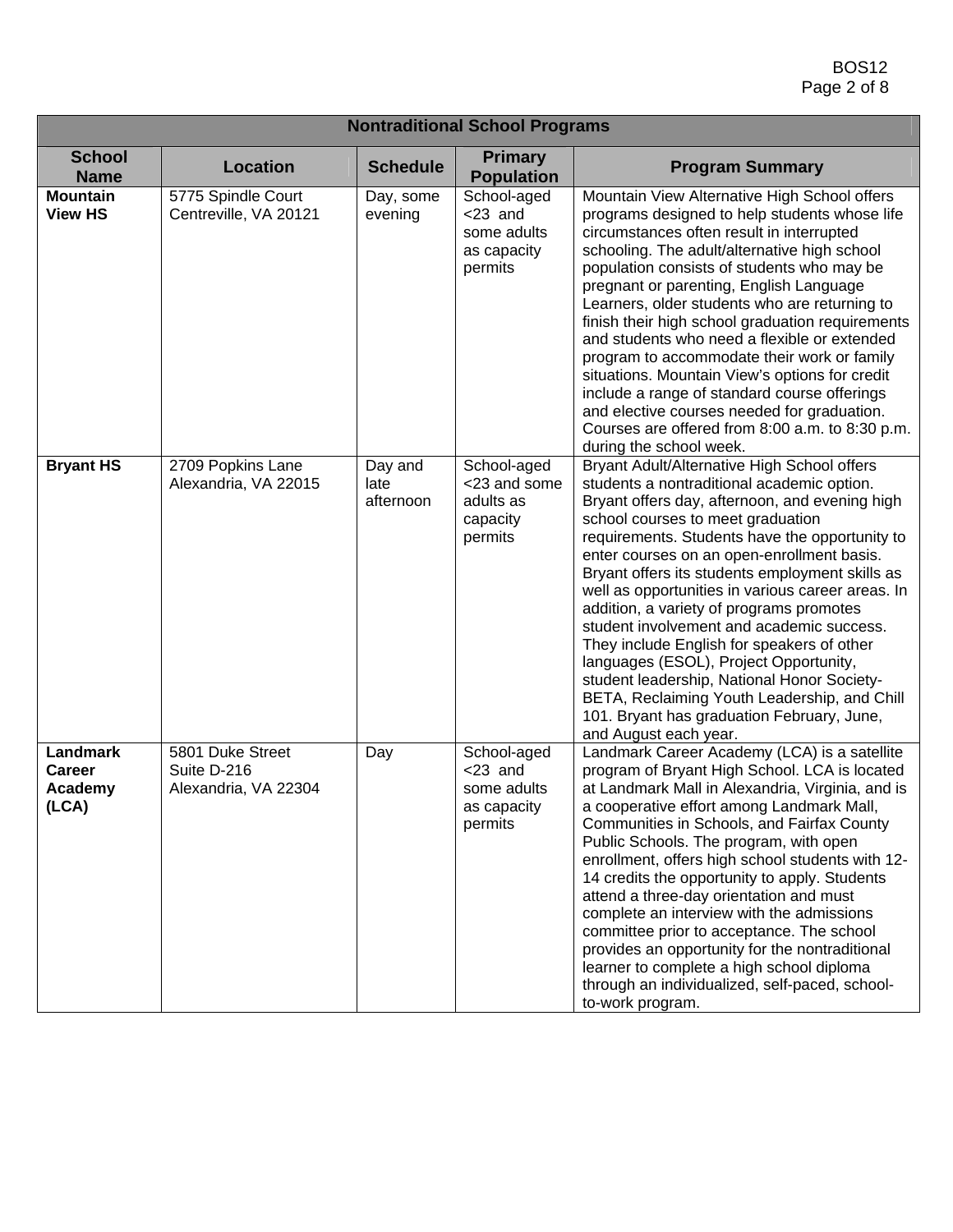| <b>School</b>                                                           | <b>Location</b>                                                                                                                                                                                                                                                                         | <b>Schedule</b>                      | <b>Primary</b>                   | <b>Program Summary</b>                                                                                                                                                                                                                                                                                                                                                                                                                                                                                                                                                                                                                                                                                                                                                                                                                                                                                                                                                                                                                                                                                                                                                                                                                                                                   |
|-------------------------------------------------------------------------|-----------------------------------------------------------------------------------------------------------------------------------------------------------------------------------------------------------------------------------------------------------------------------------------|--------------------------------------|----------------------------------|------------------------------------------------------------------------------------------------------------------------------------------------------------------------------------------------------------------------------------------------------------------------------------------------------------------------------------------------------------------------------------------------------------------------------------------------------------------------------------------------------------------------------------------------------------------------------------------------------------------------------------------------------------------------------------------------------------------------------------------------------------------------------------------------------------------------------------------------------------------------------------------------------------------------------------------------------------------------------------------------------------------------------------------------------------------------------------------------------------------------------------------------------------------------------------------------------------------------------------------------------------------------------------------|
| <b>Name</b>                                                             |                                                                                                                                                                                                                                                                                         |                                      | <b>Population</b>                |                                                                                                                                                                                                                                                                                                                                                                                                                                                                                                                                                                                                                                                                                                                                                                                                                                                                                                                                                                                                                                                                                                                                                                                                                                                                                          |
| <b>Transition</b><br><b>Support</b><br><b>Resource</b><br>Center (TSRC) | <b>Bryant HS</b><br>2709 Popkins Lane<br>Alexandria, VA 22015<br><b>Westfield HS</b><br>4700 Stonecroft Blvd.<br>Chantilly, VA 20151<br><b>Fairfax City</b><br>4000 Chain Bridge Road<br>Fairfax, VA 22030<br><b>Pimmit Hills Center</b><br>7510 Lisle Avenue<br>Falls Church, VA 22043 | Day                                  | School-aged<br>< 23<br>And adult | <b>Transition Support Resource Centers</b><br>(TSRC) target students who have been<br>involved in serious offenses in the base<br>schools and may be adjudicated with<br>Juvenile and Domestic Relations District<br>Courts. The TSRC at Bryant is a regional<br>center in cooperation with Alexandria City<br>Public Schools and funded by two grants.<br>Students in grade levels 9-12 are eligible for<br>these programs. Selected seventh and<br>eighth graders will be considered on a case-<br>by-case basis. These centers offer a short-<br>term (approximately two months) program<br>designed to provide individualized instruction<br>and support services, seminars involving<br>social skills training, career exploration,<br>vocational assessment, and goal setting.<br>Family and individual counseling, parenting<br>workshops, and skills development and<br>guidance in choosing subsequent<br>placements are also incorporated within the<br>centers. Content is taught through the<br>independent study educational model and<br>small group instruction. Two of the programs<br>use online courses as well. The TSRC focus<br>is to improve students' academic<br>performance and assist them in successful<br>re-entry into their next educational<br>placement. |
| <b>Transitional</b><br><b>ESOL High</b><br><b>School</b><br>(TEHS)      | <b>Annandale HS</b><br>4700 Medford Drive<br>Annandale, VA 22003<br><b>Falls Church HS</b><br>7521 Jaguar Trail<br>Falls Church, VA 22042<br>Lee HS<br>6540 Franconia Road<br>Springfield, VA 22150<br><b>South Lakes HS</b><br>11400 South Lakes Drive<br>Reston, VA 20191             | Late<br>afternoon<br>and<br>evenings | Adults (18 and<br>older)         | The Transitional ESOL High Schools (TEHS)<br>provide instruction for older ESOL students<br>(18-up) who wish to earn their high school<br>diploma. Students are in Grades 9-11,<br>depending on their prior educational<br>background. Classes are held from 4:15 p.m.<br>to 9:45 p.m. Mondays-Thursdays and from<br>4:15 p.m. to 6:00 p.m. on Fridays. The<br>Transitional ESOL High Schools provide<br>instruction at four sites, sharing space at<br>Falls Church HS, Robert E. Lee HS,<br>Annandale HS and South Lakes HS.<br>Students provide their own transportation to<br>school. The instructional program consists of<br>the WIDA Levels 1/2 (Beginning) ESOL<br>curriculum and Mathematics classes (FAST<br>Math, Introduction to Algebra and Algebra 1).<br>Students earn elective credits for graduation<br>for all courses except Algebra 1, which earns<br>them content credit in math. The Transitional<br>High Schools do not offer a diploma;<br>however, when students attain the<br>intermediate level of WIDA Levels 2/3, they<br>may continue studies at the adult high school<br>to earn a high school diploma.                                                                                                                                                   |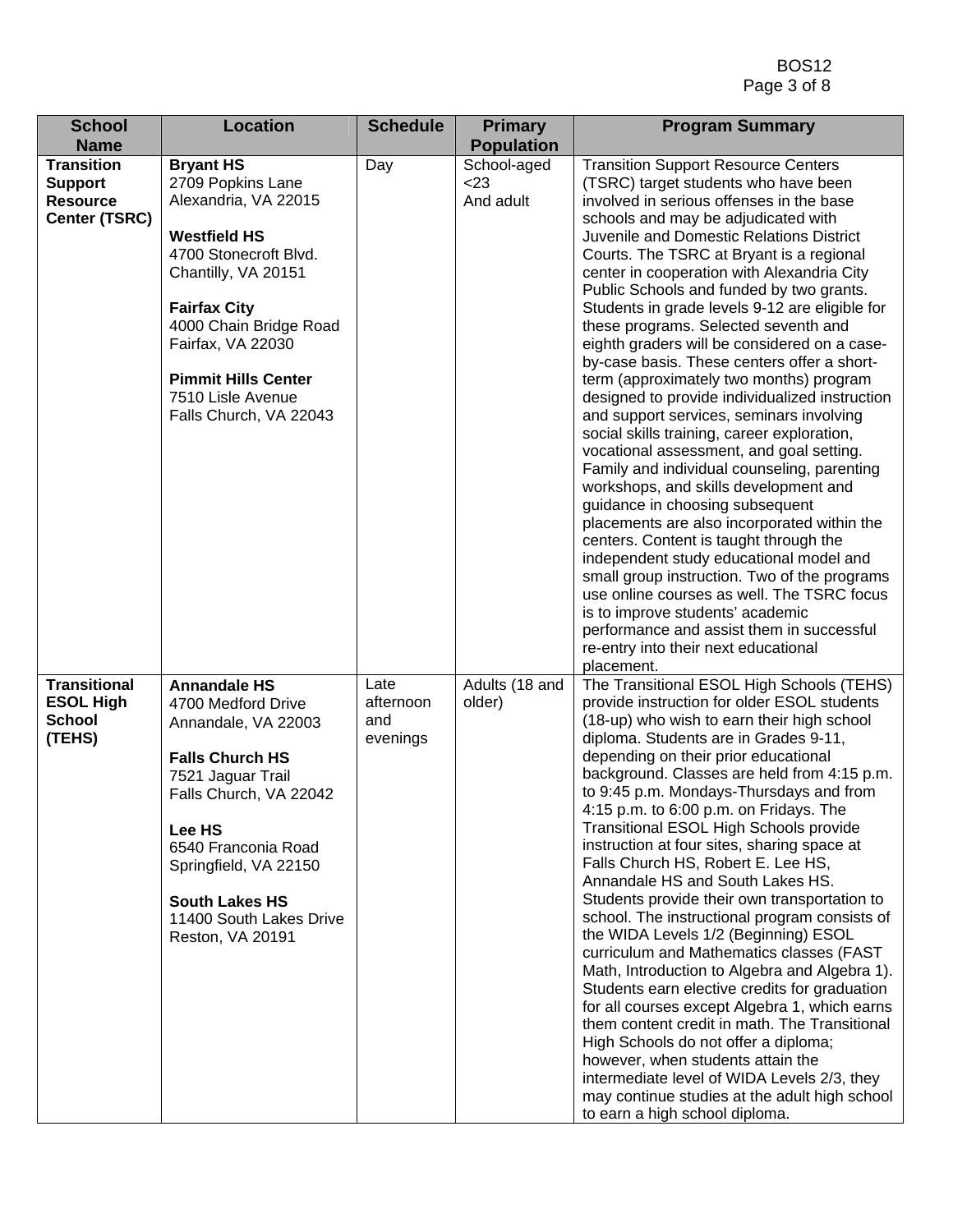| <b>School</b><br><b>Name</b>                                              | <b>Location</b>                                                                                                                                                                                                                                                                                                                                                                                                                      | <b>Schedule</b> | <b>Primary</b><br><b>Population</b> | <b>Program Summary</b>                                                                                                                                                                                                                                                                                                                                                                                                                                                                                                                                                                                                                                                                                                                   |
|---------------------------------------------------------------------------|--------------------------------------------------------------------------------------------------------------------------------------------------------------------------------------------------------------------------------------------------------------------------------------------------------------------------------------------------------------------------------------------------------------------------------------|-----------------|-------------------------------------|------------------------------------------------------------------------------------------------------------------------------------------------------------------------------------------------------------------------------------------------------------------------------------------------------------------------------------------------------------------------------------------------------------------------------------------------------------------------------------------------------------------------------------------------------------------------------------------------------------------------------------------------------------------------------------------------------------------------------------------|
| <b>Computer</b><br><b>Enhanced</b><br><b>Instruction</b><br>Program (CEI) | <b>Pimmit Hills Center</b><br>7510 Lisle Avenue<br>Falls Church, VA 22043<br><b>Reston Teen Center,</b><br><b>YMCA</b><br>12196 Sunset Hills Drive<br>Reston, VA 22190<br><b>Seven Corners</b><br>6245 Leesburg Pike<br>Falls Church, VA 22044<br><b>South County</b><br><b>Government Center</b><br>8350 Richmond Hwy.<br>Suite 119<br>Alexandria, VA 22309<br><b>Cedar Lane School</b><br>101 Cedar Lane, S.W.<br>Vienna, VA 22180 | Day             | School-aged<br>$<$ 23<br>And adult  | The Computer Enhanced Instruction (CEI)<br>program serves students in the expulsion<br>process who have been placed by the FCPS<br>School Board and/or Hearings Office and<br>selected students who might be placed by<br>the Coordinator of Nontraditional School<br>Programs (NSP). Students are enrolled in<br>online classes and receive supplemental<br>instruction from FCPS teachers at each site<br>who are certified in various content areas,<br>including special education. The program is<br>housed in the Teen Center of the Reston<br>YMCA, the South County Government<br>Center, Seven Corners, Vienna, and<br>Devonshire Center.                                                                                       |
| Independent<br><b>Study</b><br>Program (ISP)                              | <b>ISP Fairfax</b><br>4080 Chain Bridge Road<br>Fairfax, VA 22030<br><b>ISP Reston</b><br>1850 Cameron Glen Dr.<br>Suite 400<br>Reston, VA 22090<br><b>ISP Alexandria</b><br>8350 Richmond Hwy.<br>Suite 119<br>Alexandria, VA 22309                                                                                                                                                                                                 | Day by<br>appt. | School-aged<br>$<$ 23<br>And Adult  | The Independent Study program is designed<br>to serve juveniles between the ages of 16<br>and 18 who are on probation or parole and<br>who have not been successful in a group<br>setting. Five teachers serve the population<br>of at-risk students who are referred by<br>officers of the court. Students are tutored in<br>juvenile court offices throughout the county.<br>ISP offers students a flexible school<br>schedule. Students meet with the teacher on<br>a one-to-one basis and receive assignments<br>that are to be completed independently at<br>home. In addition, students are required to<br>work in a job or complete volunteer hours.<br>The juvenile court assists students with job<br>placement when necessary. |
| Achievement,<br>Integrity, and<br><b>Maturity</b><br>Program<br>(AIM)     | <b>Mt View</b><br>5775 Spindle Court<br>Centreville, VA 20121<br><b>Bryant</b><br>2709 Popkins Lane<br>Alexandria, VA 22015                                                                                                                                                                                                                                                                                                          | 24/7            | School-aged<br>$<$ 23<br>And adult  | The AIM Program serves students in grades<br>7-12 who have been excluded, expelled or<br>reassigned from traditional Fairfax County<br>Public Schools (FCPS) programming due to<br>serious violations of the code of conduct<br>outlined in the Student Responsibilities and<br>Rights (SR&R). AIM stands for<br>"Achievement", "Integrity", and "Maturity".<br>Teachers focus on these three areas in<br>order to assure that students make<br>academic progress, show improvement in<br>personal honor, and develop skills in self-<br>sufficiency and independence.                                                                                                                                                                   |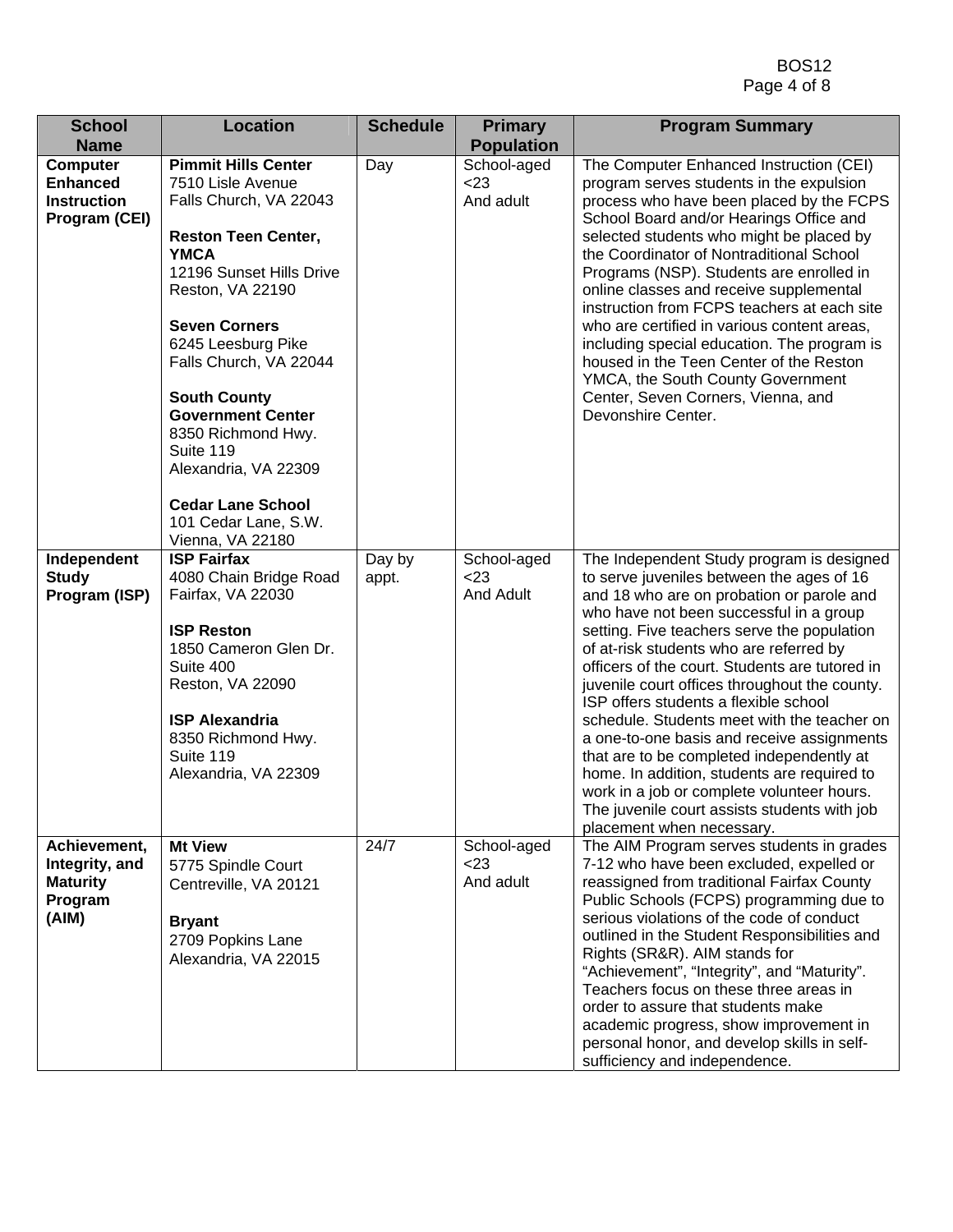| <b>School Name</b>                                          | <b>Location</b>                                                                                                                                                                                                                                                                                                                                                                                                                             | <b>Schedule</b> | <b>Primary</b><br><b>Population</b> | <b>Program Summary</b>                                                                                                                                                                                                                                                                                                                                                                                                                                                                                                                                                                                 |
|-------------------------------------------------------------|---------------------------------------------------------------------------------------------------------------------------------------------------------------------------------------------------------------------------------------------------------------------------------------------------------------------------------------------------------------------------------------------------------------------------------------------|-----------------|-------------------------------------|--------------------------------------------------------------------------------------------------------------------------------------------------------------------------------------------------------------------------------------------------------------------------------------------------------------------------------------------------------------------------------------------------------------------------------------------------------------------------------------------------------------------------------------------------------------------------------------------------------|
| <b>Alternative</b><br>Learning<br>Center (ALC),<br>$9 - 12$ | <b>Pimmit Hills Center</b><br>7510 Lisle Avenue<br>Falls Church, VA 22043                                                                                                                                                                                                                                                                                                                                                                   | Day             | School-aged<br><23 and adult        | The ALC at Pimmit Hills will serve 9-12 grade<br>students who a need educational programming<br>in the Falls Church area in addition to the<br>population normally served by the program.<br>The Alternative Learning Center (ALC) was<br>originally designed to provide continued<br>educational opportunities for students in grades<br>K-10 who have been involved in serious<br>disciplinary incidents. The curriculum,<br>textbooks, and materials meet expectations to<br>pursue a high school diploma. The expansion<br>of this program is in response to the closing of<br>Pimmit Hills HS.    |
| <b>GRANTS GED</b><br>Program                                | <b>Bryant HS</b><br>2709 Popkins Lane<br>Alexandria, VA 22015<br><b>Westfield HS</b><br>4700 Stonecroft Blvd.<br>Chantilly, VA 20151<br><b>Massey Annex</b><br>4080 Chain Bridge Road<br>Fairfax, VA 22032<br><b>Herndon Neighborhood</b><br><b>Center</b><br>1086 Elden Street<br>Herndon, VA 20170<br><b>Merrifield</b><br>2812 Old Lee Hwy.<br>Fairfax, VA 22031<br><b>Seven Corners</b><br>6245 Leesburg Pike<br>Falls Church, VA 22042 | Day             | School-aged<br>< 23                 | The GRANTS program provides an opportunity<br>for eligible students ages 16 and over to take<br>the GED test at an earlier age and receive job-<br>related instruction in the use of computers. All<br>students will also learn skills that will improve<br>their behavior in the work place and will have an<br>opportunity for job shadowing or an internship.<br>This program is partially funded by the Virginia<br>Department of Education (VDOE) as an<br>Individual Student Alternative Education Plan<br>(ISAEP) program. Four teachers and part-time<br>hourly staff provide the instruction. |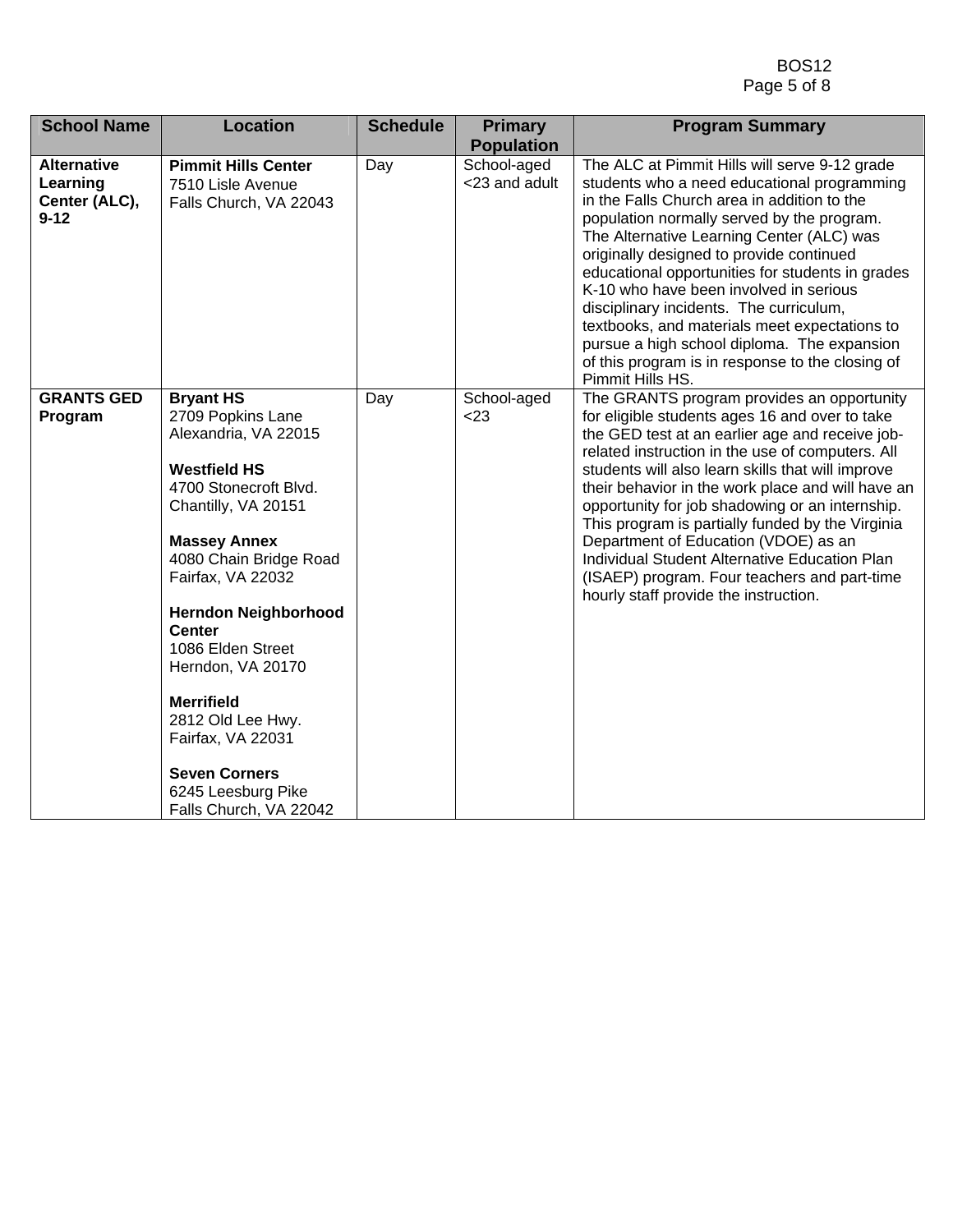| <b>School Name</b>                                                                                                        | <b>Location</b>                                                                                                                                                                                                                                                                                     | <b>Schedule</b>                                                                         | <b>Primary</b><br><b>Population</b> | <b>Program Summary</b>                                                                                                                                                                                                                                                                                                                                                                                                                                                                                                                                                                                                                                                                                                                                                                                                              |
|---------------------------------------------------------------------------------------------------------------------------|-----------------------------------------------------------------------------------------------------------------------------------------------------------------------------------------------------------------------------------------------------------------------------------------------------|-----------------------------------------------------------------------------------------|-------------------------------------|-------------------------------------------------------------------------------------------------------------------------------------------------------------------------------------------------------------------------------------------------------------------------------------------------------------------------------------------------------------------------------------------------------------------------------------------------------------------------------------------------------------------------------------------------------------------------------------------------------------------------------------------------------------------------------------------------------------------------------------------------------------------------------------------------------------------------------------|
| Woodson<br><b>Adult HS</b>                                                                                                | 4105 Whitacre Road<br>Fairfax, VA 22032                                                                                                                                                                                                                                                             | Day, late<br>afternoon<br>and<br>evening<br>(open<br>enrollment<br>most of the<br>year) | Adults (18 and<br>older)            | Woodson Adult HS offers all the courses<br>needed to earn a standard high school diploma.<br>The following options are available:<br>• Take up to four courses every 6 months, all<br>taught by certified Fairfax County Public<br>Schools teachers<br>• Take college courses for both high school<br>and college credit<br>• Take correspondence or independent study<br>courses with the support of an advisor<br>• Participate in History on Location Saturday<br>mini-courses<br>Work with trained volunteer tutors<br>Students may also earn credits through the<br>following individual options (Credit by<br>Objective):<br>• Work on an independent study with the help<br>of an advisor<br>• Complete courses by mail<br>• Take community college courses<br>Cost is per six-month period and based on a<br>sliding scale. |
| General<br><b>Educational</b><br><b>Development</b><br>(GED) Adult<br>Program and<br><b>Adult Skill</b><br><b>Courses</b> | <b>Woodson AHS</b><br>4105 Whitacre Road<br>Fairfax, VA 22032<br><b>Bryant HS</b><br>2709 Popkins Lane<br>Alexandria, VA 22015<br><b>Herndon HS</b><br>700 Bennett Street<br>Herndon, VA 20170<br><b>Falls Church Skill</b><br><b>Source Center</b><br>6245 Leesburg Pike<br>Falls Church, VA 22044 | Day and<br>evening                                                                      | Adults<br>(18 and older)            | The GED Test is a national test which measures<br>your knowledge and thinking skills in reading,<br>writing, math, science, and social studies.<br>Students receive an equivalency certificate<br>accepted by most employers and colleges after<br>passing all five parts of the test. Preparation<br>includes:<br>• Attending an information session to<br>determine options for preparing for the tests<br>• Working with a volunteer tutor<br>• Taking practice GED tests<br>• Using a GED preparation book available at<br>bookstores<br>• Taking adult skill courses or a GED prep<br>class (60 hour classes offered 3 times per<br>year, \$52 per class)<br>Adult Skill Courses are also available for<br>students just wanting to improve skills in<br>language arts and/or math.                                            |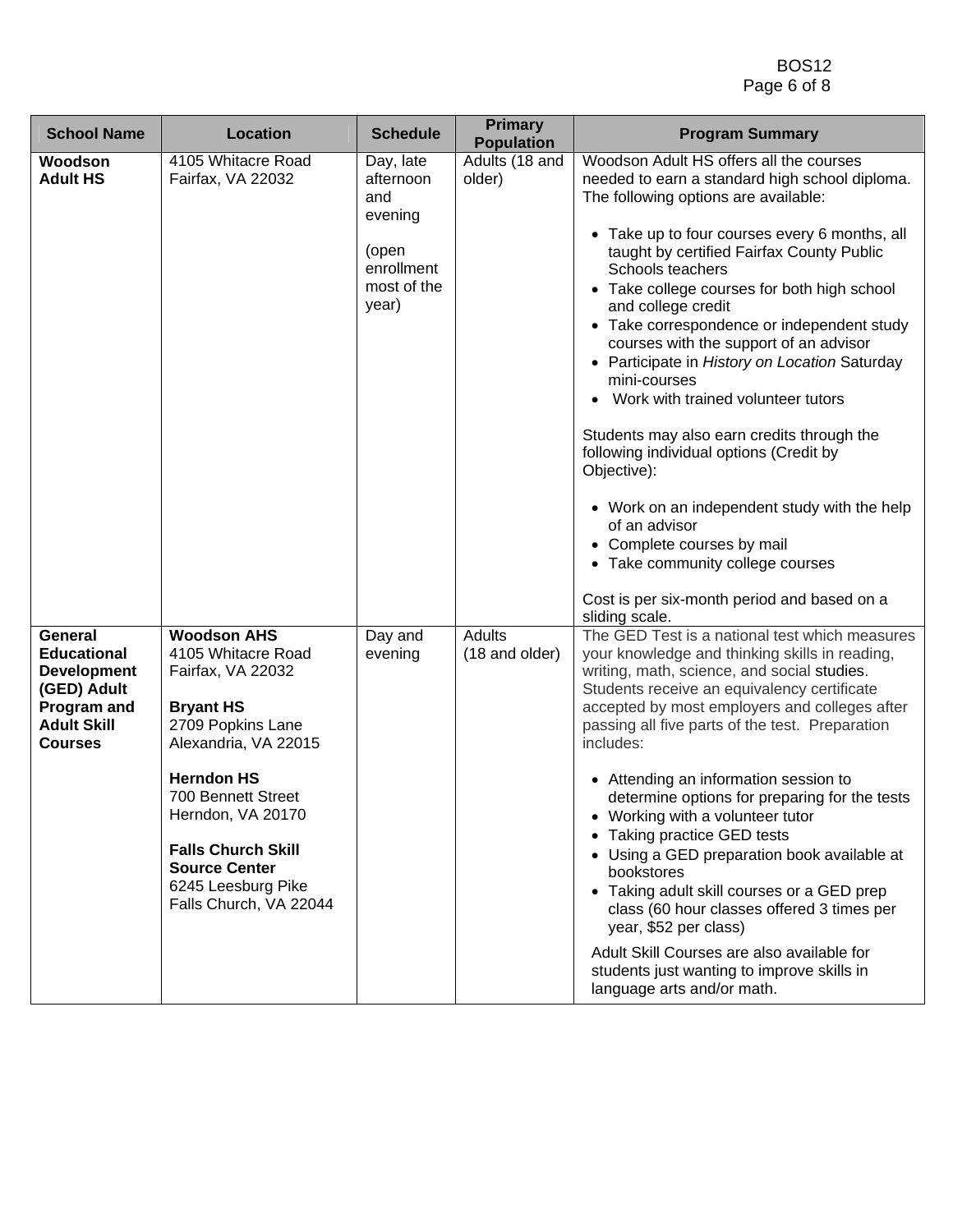| <b>School Name</b>                                                        | <b>Location</b>                                                                                                                                                                                                                                                                                                                                                                                                                                                                                                                                                                                                   | <b>Schedule</b>                                                  | <b>Primary</b>                                    | <b>Program Summary</b>                                                                                                                                                                                                                                                                                                                                                                                                                                                                                                                                                                                                                                                                                                                                                                                     |
|---------------------------------------------------------------------------|-------------------------------------------------------------------------------------------------------------------------------------------------------------------------------------------------------------------------------------------------------------------------------------------------------------------------------------------------------------------------------------------------------------------------------------------------------------------------------------------------------------------------------------------------------------------------------------------------------------------|------------------------------------------------------------------|---------------------------------------------------|------------------------------------------------------------------------------------------------------------------------------------------------------------------------------------------------------------------------------------------------------------------------------------------------------------------------------------------------------------------------------------------------------------------------------------------------------------------------------------------------------------------------------------------------------------------------------------------------------------------------------------------------------------------------------------------------------------------------------------------------------------------------------------------------------------|
|                                                                           |                                                                                                                                                                                                                                                                                                                                                                                                                                                                                                                                                                                                                   |                                                                  |                                                   |                                                                                                                                                                                                                                                                                                                                                                                                                                                                                                                                                                                                                                                                                                                                                                                                            |
| <b>National</b><br><b>External</b><br><b>Diploma</b><br>Program<br>(NEDP) | <b>Woodson AHS</b><br>4105 Whitacre Road<br>Fairfax, VA 22032<br><b>Bryant HS</b><br>2709 Popkins Lane<br>Alexandria, VA 22015<br><b>Falls Church High</b><br><b>School</b><br>7521 Jaguar Trail<br>Falls Church, VA 22042<br><b>Falls Church Skill</b><br><b>Source Center</b><br>6245 Leesburg Pike<br>Falls Church, VA 22044<br><b>ACE Herndon Learning</b><br>Lab<br>416 Elden Street<br>Herndon, VA 20170                                                                                                                                                                                                    | Day and<br>evening                                               | <b>Population</b><br>School-aged<br><23 And adult | The NEDP is a two-part program leading to<br>an adult high school diploma. Students<br>demonstrate reading, writing, and math<br>skills through a series of tasks and<br>projects. Students may work at their own<br>pace, completing most of the work at<br>home. Cost is the same as the Woodson<br>Adult High School.<br>Part $1$ – Meet with an advisor to identify<br>reading, writing, and math skills. If skill<br>improvement is needed, students can:<br>• Receive support in a study group<br>• Meet with a tutor one-on-one<br>• Study in a learning lab (tutors available)<br>• Enroll in a class to improve skills<br>Part 2 – Work to successfully complete<br>each of five EDP task booklets as take-<br>home projects. Meet with an assessor<br>weekly to demonstrate learning and skills. |
|                                                                           | <b>Willston Multicultural</b><br><b>Center</b><br>6131 Willston Drive<br>Falls Church, VA 22044                                                                                                                                                                                                                                                                                                                                                                                                                                                                                                                   |                                                                  |                                                   | Note: Advisors and assessors meet clients<br>at various locations throughout Fairfax<br>County.                                                                                                                                                                                                                                                                                                                                                                                                                                                                                                                                                                                                                                                                                                            |
| <b>Adult ESOL</b>                                                         | <b>Annandale HS</b><br>(High Beginning to High<br>Advanced - PM)<br>4700 Medford Drive<br>Annandale, VA 22003<br><b>Bryant Adult Center</b><br>(Literacy to High<br>Advanced - AM and PM)<br>2709 Popkins Lane<br>Alexandria, VA 22306<br><b>Centreville Adult Center</b><br>(Low Intermediate to Low<br>$Advanced - AM$ and $AFT$ )<br>5775 Spindle Court<br>Centreville, VA 20121<br><b>Centreville HS</b><br>(Low Beginning to High<br>Advanced - PM)<br>6001 Union Mill Road<br>Clifton, VA 20124<br><b>Chantilly HS</b> (Literacy to<br>High Advanced - PM)<br>4201 Stringfellow Road<br>Chantilly, VA 20151 | Morning<br>(AM),<br>Afternoons<br>(AFT), and<br>Evenings<br>(PM) | Adults                                            | The Adult ESOL program offers not-for-<br>credit English classes at several levels of<br>proficiency to foreign born adults learning<br>English as a new language. Classes<br>prepare adults to function in English in the<br>community as students, workers, parents,<br>and citizens.<br>Classes serve not only as a place to learn<br>English, but also to disseminate information<br>to the students in a comprehensible fashion<br>about parenting and schooling, working in<br>the United States, living in a democracy,<br>continuing education, being consumers,<br>accessing services, etc.                                                                                                                                                                                                       |